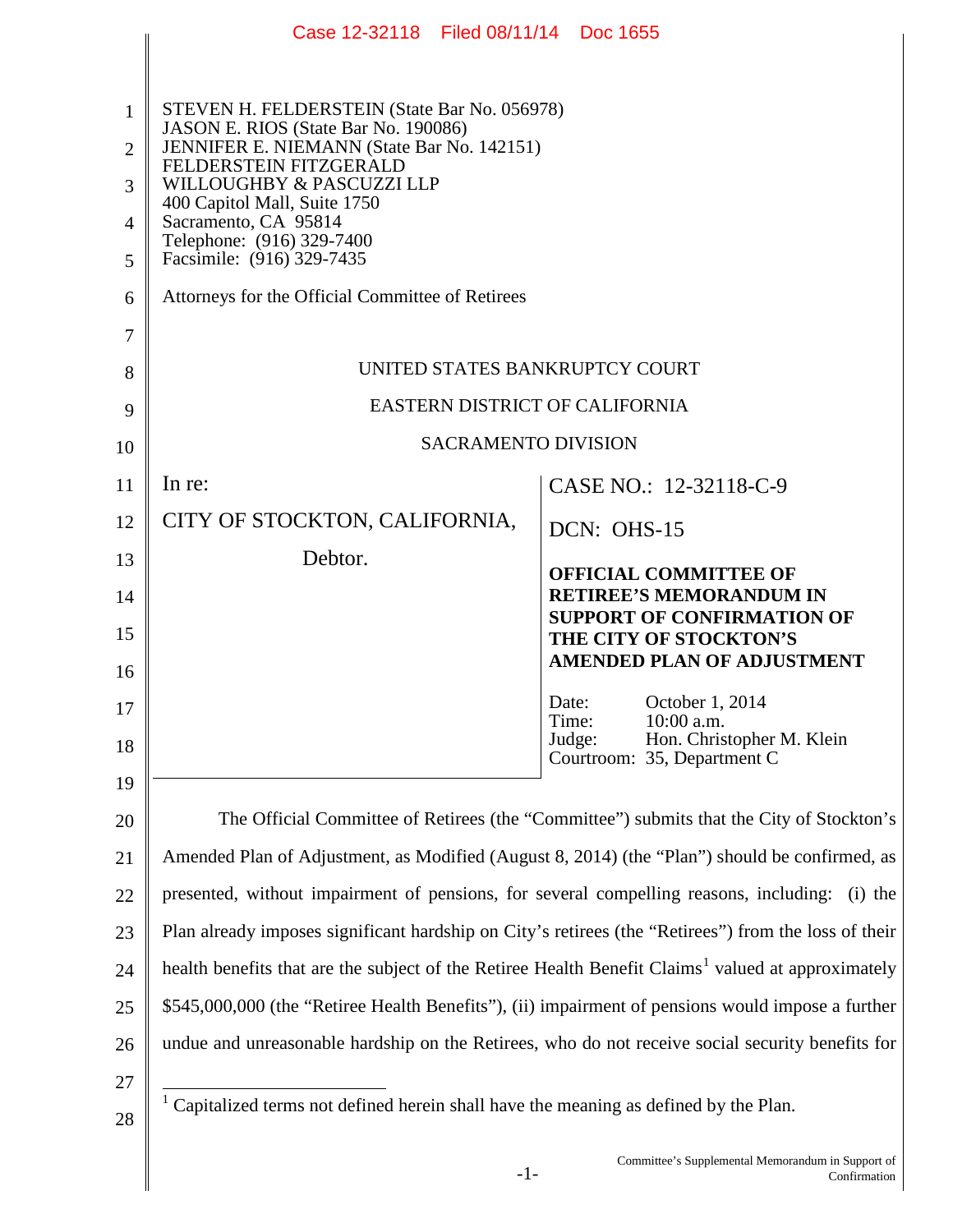1 2 3 4 5 6 7 their service to the City, and would drive many of them into poverty after a lifetime of working for the City, (iii) the City has purposefully and in good faith determined that impairment of pensions would have significant adverse consequences on the City's ability to retain and attract qualified employees, particularly safety employees, and would impair the quality of the City's services to its residents, including Retirees, and (iv) denial of confirmation would put the City's negotiated compromises developed through judicially supervised mediation at risk, thereby jeopardizing the City's ability to successfully and promptly emerge from bankruptcy.

8 9 10 11 12 13 14 15 16 With the single exception of Franklin Fund's "hold out" objection, the Plan is the result of extensive mediation and compromise by the City and its creditors, including Retirees. The Committee participated in extensive mediation negotiations with the City that resulted in the Retiree Settlement provided in the Plan. (Plan, Definition 156.) Impairment of pensions would violate this compromise, vitiate the Retirees' votes overwhelmingly supporting the Plan (Decl. of Catherine Nownes-Whitaker Regarding Tabulation and Certification of Ballots, Dkt. No. 1268), unnecessarily send the City back to "square one", without any assurance of better treatment for creditors, and send the message that one hold-out creditor can torpedo the extensive mediation efforts of all other creditor groups.

- 17
- 18

## **ANALYSIS**

## **I. Retirement Health Benefits.**

19 20 21 22 23 24 25 26 27 28 As the Court will recall, this case began by the City unilaterally and greatly reducing and then terminating the Retiree Health Benefits that had been earned over many years of service by Retirees to the City. The Association of Retired Employees of the City of Stockton ("ARECOS"), and others, filed an adversary complaint and an application for a temporary restraining order to stop the City from unilaterally reducing and then terminating those hardearned health benefits. (Adv. Proc. Case No. 12-02302). In support of its application for a temporary restraining order, ARECOS filed numerous declarations from individual Retirees detailing the financial and personal hardship that would result from the City's termination of the Retirement Health Benefits, as well as the economic benefits that the Retirees had already given up through the collective bargaining process in exchange for the City's promise to provide the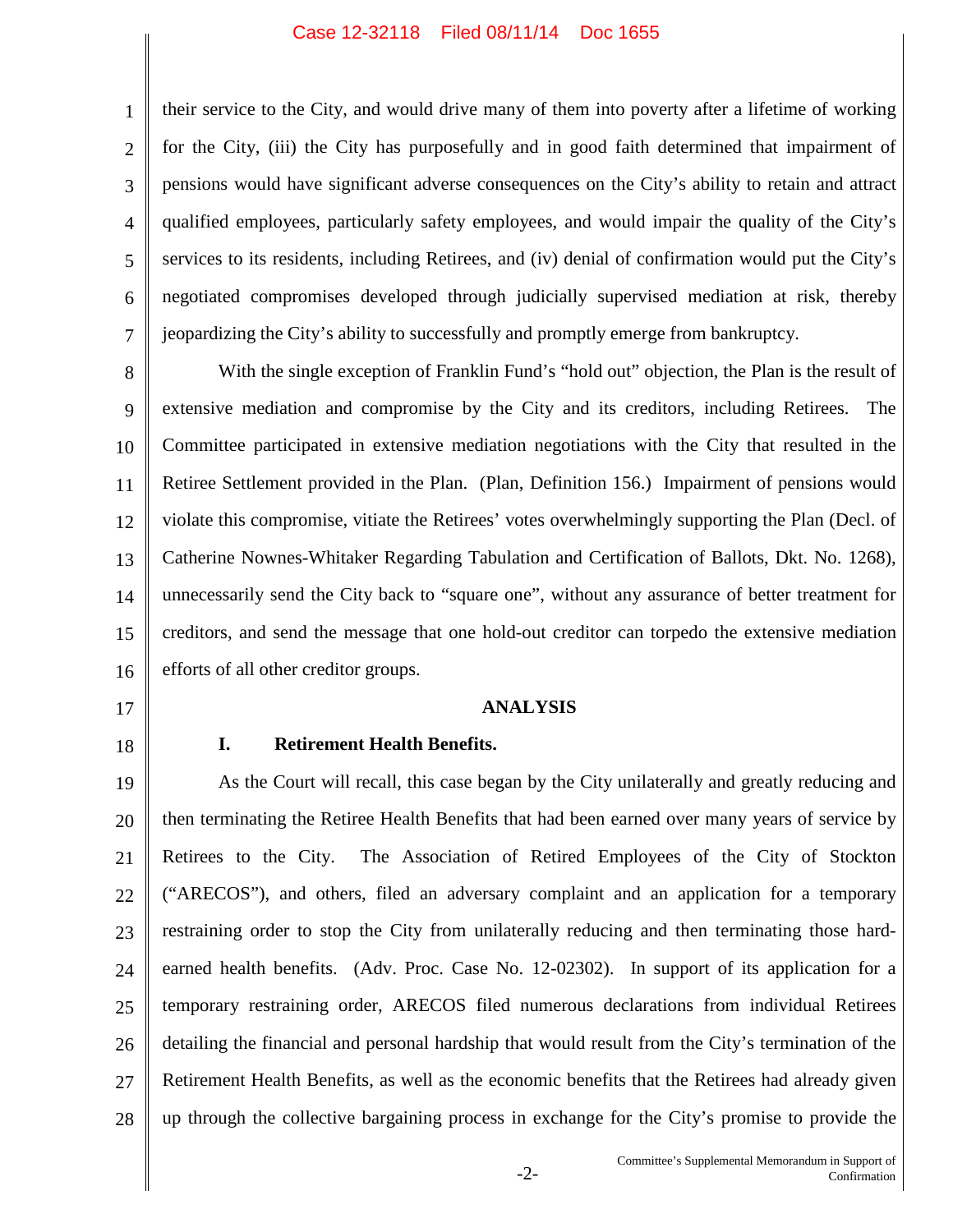1 2 3 4 5 6 7 8 9 10 11 12 13 14 15 16 17 18 19 20 21 Retirees with lifetime Retiree Health Benefits. (See e.g. Declaration of D. Milnes, Adv. Proc. Case No. 12-02302, Dkt No. 9 ¶¶ 23-31 for negotiated concessions and loss of vested benefits imposed by City's termination). For example, the Declaration of Delia Fernandez, Adv. Proc. Case No. 12-02302, Dkt No. 22 ¶¶ 2-8 explains the economic and personal hardships she would suffer (and now has suffered) from the loss of Retiree Health Benefits that she earned over 39 years of service to the City. Ms. Fernandez's annual income is stated as \$24,780. Payment of the City's health premium, even with the City's temporary limited subsidy that it provided as it was terminating the Retiree Health Benefits postpetition, would require payment of 21% of Ms. Fernandez's annual income. The City has since eliminated all Retiree Health Benefits, so Ms. Fernandez and all Retirees have had to seek alternative coverage and pay the full premiums. Ms. Fernandez further describes her ongoing need for medical treatment following blood infections, renal failure, congestive heart failure, and other medical conditions. Similarly, the Declaration of Pat Hernandez, Adv. Proc. Case No. 12-02302, Dkt No. 27  $\P$  2-8 explains the economic and personal hardships from the loss of Retiree Health Benefits that she earned over approximately 24 years of service to the City. Ms. Hernandez's annual income is stated as \$29,263. Payment of the City's health premium, even with the City's temporary limited subsidy that it provided as it was terminating the Retiree Health Benefits postpetition, required payment of 52% of Ms. Hernandez's annual income. Ms. Hernandez further describes her and her husband's ongoing need for medical treatment including dialysis, heart conditions, and other medical conditions. These are just two examples of the hardships imposed on Retirees that have permanently lost their Retiree Health Benefits under the Plan.

22 23 24 25 26 27 28 The Court dismissed the ARECOS adversary proceeding, instructing the City's Retirees that their real remedy was to participate in the bona fide negotiations for the formulation of a plan of adjustment, *In re City of Stockton*, 478 B.R. 8, 25 (Bankr. E.D. Cal. 2012). The Court further stated that the Retirees' claims would be dealt with in the "collective proceeding to work out a comprehensive solution to municipal insolvency." *Id*. at 26. The Retirees have done just that. The Committee participated in extensive mediation negotiations with the City conducted by Judge Perris that resulted in the Retiree Settlement memorialized in the Plan. (Direct Testimony

> -3- Committee's Supplemental Memorandum in Support of Confirmation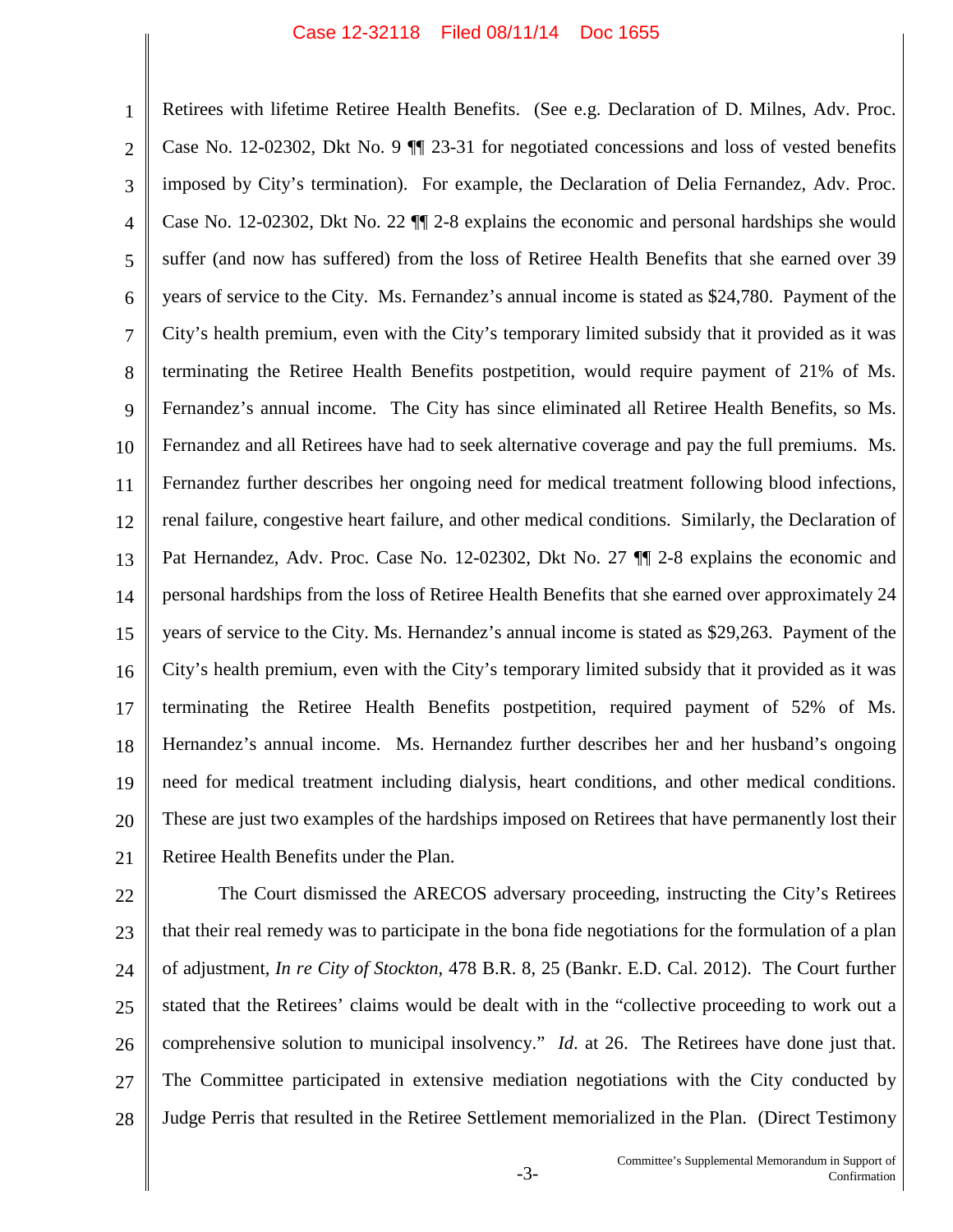1 2 3 4 5 6 7 8 Declaration "DTD" of A. Goodrich, Ex 3055 ¶ 10; Deposition Testimony of D. Milnes, Ex 2632 pp. 72:7-74:8). The Retiree Settlement provides that the Committee will support confirmation of the Plan consistent with the settlement, including (i) the treatment provided for the Retiree Health Benefit Claims in Class 12 of the Plan, (\$5.1 million to be distributed pro-rata among approximately 1,100 Retiree Health Benefit Claims, whose claims total approximately \$545,000,000, resulting in a percentage distribution of approximately 0.935% of each Retiree Health Benefit Claim)<sup>2</sup> and (ii) leave unimpaired Retirees' pension benefits as CalPERS Pension Plan Participants; see Class 15 of the Plan. (Trial Exhibit 2044).

9 10 11 12 13 14 15 16 The above-described \$5.1 million payment in exchange for the elimination of Retiree Health Benefits under the Plan is a major concession by Retirees. As explained by the testimony of Anne Goodrich, Retirees will receive one-time distributions ranging from \$460 to \$14,000 (DTD A. Goodrich, Ex 3055, ¶ 10) for the loss of their lifetime Retiree Health Benefits. This onetime distribution, at its highest, is not enough to cover even one year of premiums for replacement health insurance and for many it will only cover a few months without providing any coverage for dependents that were covered by the City's plan. (DTD T. Zadroga-Haase, Ex 3071 ¶ 4; DTD A. Goodrich, Ex 3055, ¶ 10; www.coveredca.com\shopandcompare\).

17 18 19 20 21 22 23 24 25 The termination of Retiree Health Benefits under the Plan will also provide significant benefit to the City, its ability to provide payments to creditors, and its ability to provide services to its residents. As explained by Ms. Zadroga-Hasse, the City has already avoided payment of at least \$26.2 million from terminated health insurance since the City filed its Chapter 9 petition. (DTD T. Zadroga-Haase, Ex 3071 ¶ 3). And as noted, the cumulative value of the Retiree Health Benefits over the remaining lifetime of the Retirees that have earned those benefits is approximately \$545,000,000. Thus, the Retirees have not only suffered a substantial loss from the City's bankruptcy, but their loss under the Plan will significantly help the City meet its

26

<sup>27</sup> 28 <sup>2</sup> See Class 12 Treatment at Section IV(M)(2) of the Plan, Unsecured Claim Payout Percentage at Definition 185 of the Plan, and the City's Amended List of Creditors and Claims Pursuant to 11 U.S.C. §§ 924 and 925 (Retiree Health Benefit Claims) (Dkt. 1150).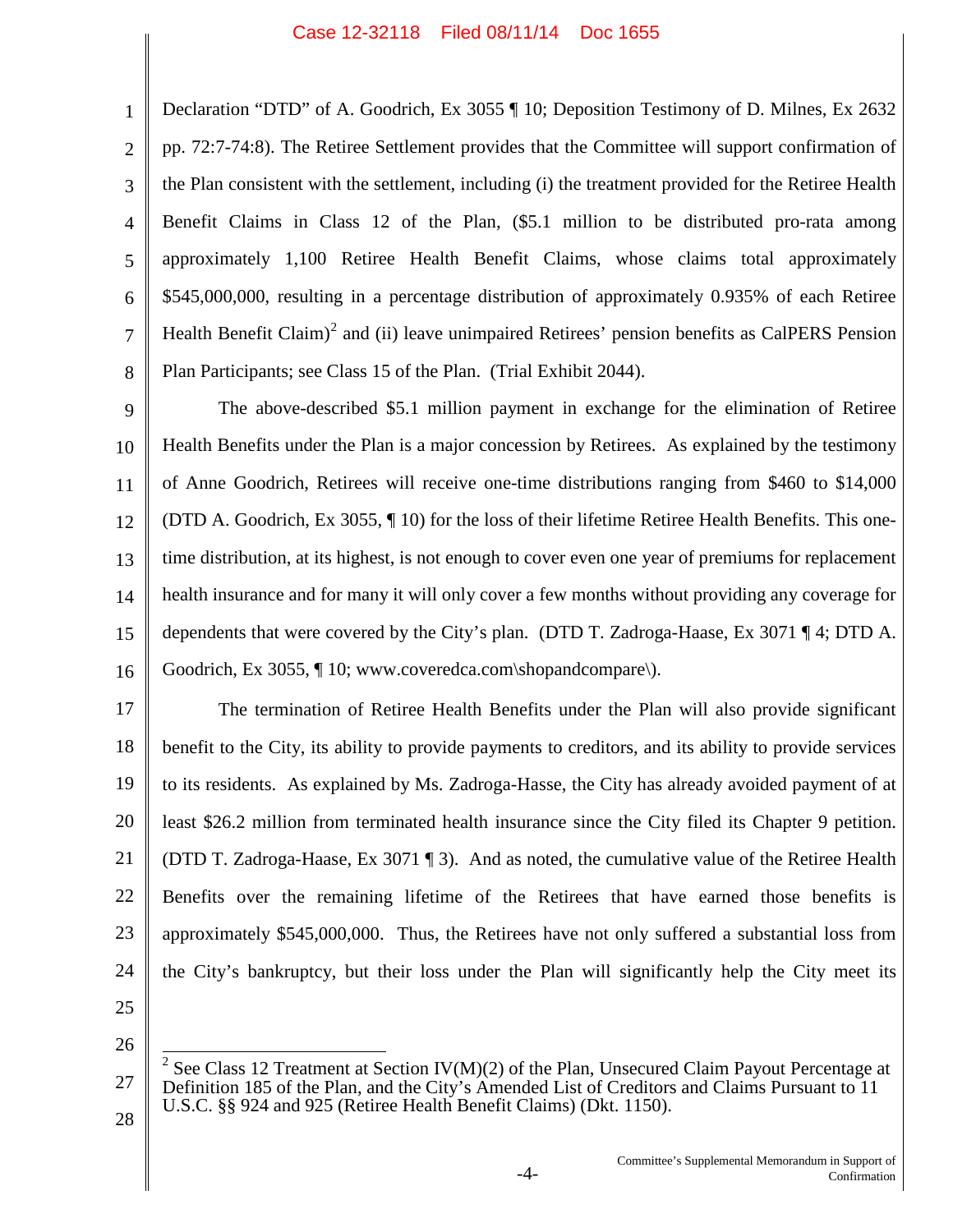obligations and provide services in the future to make the Plan successful and to avoid the need for a future restricting of its debt.

Having participated in good faith in the judicially supervised mediation process and having already given up \$545 million in Retiree Health Benefits claims, the Retirees have contributed more than their fair share to the City's Plan and recovery.

6

1

2

3

4

5

## **II. Impairment of Pensions Would Have a Devastating Impact on Retirees**.

7 8 9 10 11 12 The record shows that impairment of pensions would impose an undue burden on Retirees driving many of them into poverty. (DTD R. Deis, Ex 3046 ¶ 31.) Mr. Deis, the former City Manager, explains that the average Retiree who did not have City paid medical insurance as part of the Retiree's retirement package receives an average pension of \$24,000 per year. (DTD R. Deis, Ex 3046 ¶ 32.) He further explains that the Retirees that were receiving Retiree Health Benefits as part of their retirement package have an average pension of \$51,000. (*Id*.)

13 14 15 16 17 18 19 20 21 22 The City's pension expert, Kim Nicholl testified that the City's unfunded liability for its CalPERS pension obligations could reduce pension benefits by as much as 60%, if the City fails to make its payments to CalPERS. (Second Amended Trial Transcript for June 4, 2014, K. Nicholl, pp. 17:14-17,52:14-54:5; DTD D. Lamoureu, Ex 4015 ¶ 38, 41, and 43; DTD R. Leland, Ex 3057 ¶ 17). Thus, if the City were to cease performing its obligations to fund the CalPERS Pension Plan, and the plan was placed in the terminated agency pool, the pensions of both employees and Retirees could be reduced by the amount of the underfunding. A 60% reduction in an average Retiree pension of \$24,029 per year would leave an annual pension of only \$9,612. And a 60% reduction in an average Retiree pension of \$51,000 would leave an annual pension of only \$24,000.

23 24 25 26 27 28 Reducing pensions for Retirees who have dedicated their working years to serving the City of Stockton would be fundamentally unfair. These pension amounts are modest by any standard and such a significant reduction would put many Retirees below the poverty line. Moreover, many of these Retirees do not have alternative sources of income. The Pension Benefit Guaranty Corporation does not backstop public pensions. (See Amended Trial Transcript for May 14, 2014, D. Lamoureux, pp. 162:25-163:3) and the City did not participate in Social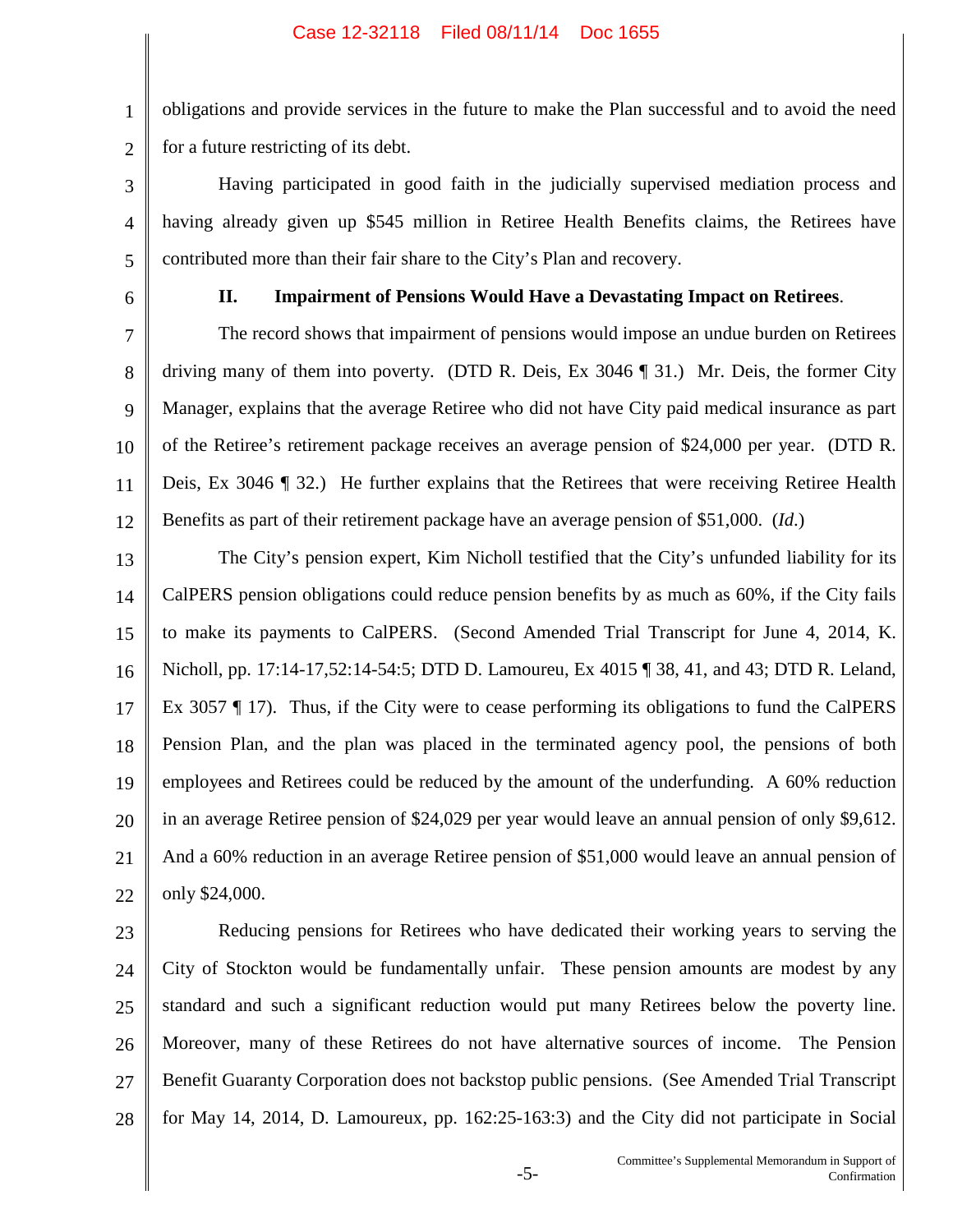1 2 3 4 5 6 7 8 9 10 11 12 Security, so City Retirees are not eligible to receive Social Security benefits based upon their years of City employment. (DTD A. Goodrich, Ex 3055, ¶ 15; Second Amended Trial Transcript for June 4, 2014, K. Nicholl, p. 19:9-22.) Thus, the Retirees do not have a social safety net to protect them from pension cuts that private employees have when private employers have impaired pensions in a chapter 11 case.<sup>3</sup> And because of because of their age, medical condition, or other factors, it would be unreasonable to expect Retirees to be able to earn supplemental income. Unlike the City's financial creditors, the Retirees did not underwrite a loan to the City, having performed the commensurate due diligence, or charge what the underwriters thought was a fair interest rate to account for inherent risk. Instead, the Retirees served the public with the reasonable expectation that they would receive the vested benefits they earned. The Retirees have already sacrificed enough for the adjustment of the City's debts with the loss of Retiree Health Benefits under the Plan and they should not be compelled to give more.

13

# **III. Impairment of Pensions Would Not Benefit Creditors.**

14 15 16 17 18 19 20 21 22 23 24 Termination of the City's pension plan with CalPERS would not benefit creditors. On the contrary, the evidence shows that the City and its creditors would be worse off. Terminating the CalPERS Pension Plan would not eliminate the cost of providing pension benefits. The City has established that it needs an adequate and competitive pension system to attract and retain employees. (See e.g. DTD R. Deis, Ex 3046 ¶ 29, DTD K. Wilson, Ex 3068 ¶ 15). And while it may be a theoretical possibility to establish an alternative pension plan, it is not a realistic or viable alternative, and could not be relied upon to save the City any money as explained in the testimony from Ms. Kim Nicholl, Mr. Deis and Mr. Wilson. (Second Amended Trial Transcript for June 4, 2014, Kim Nicholl extensive testimony throughout transcript, DTD R. Deis, Ex. 3046 ¶ 29; DTD K. Wilson, Ex 3068 ¶ 15). The testimony of David Lamoureux further supported this conclusion. (DTD D. Lamoureux, Ex 4015 ¶ 13; Amended Trial Transcript for May 14, 2014, D.

<sup>25</sup> 26 27 28  $3$  The Committee acknowledges that some Retirees may be receiving some social security benefits on account of employment they may have had with other employers that did participate in the social security program but those benefits are discounted on account of the Retiree's receipt of a public pension and those payments were earned separate and apart from their service to the City so they are a collateral source that should not be relevant to the importance of their pensions from the City.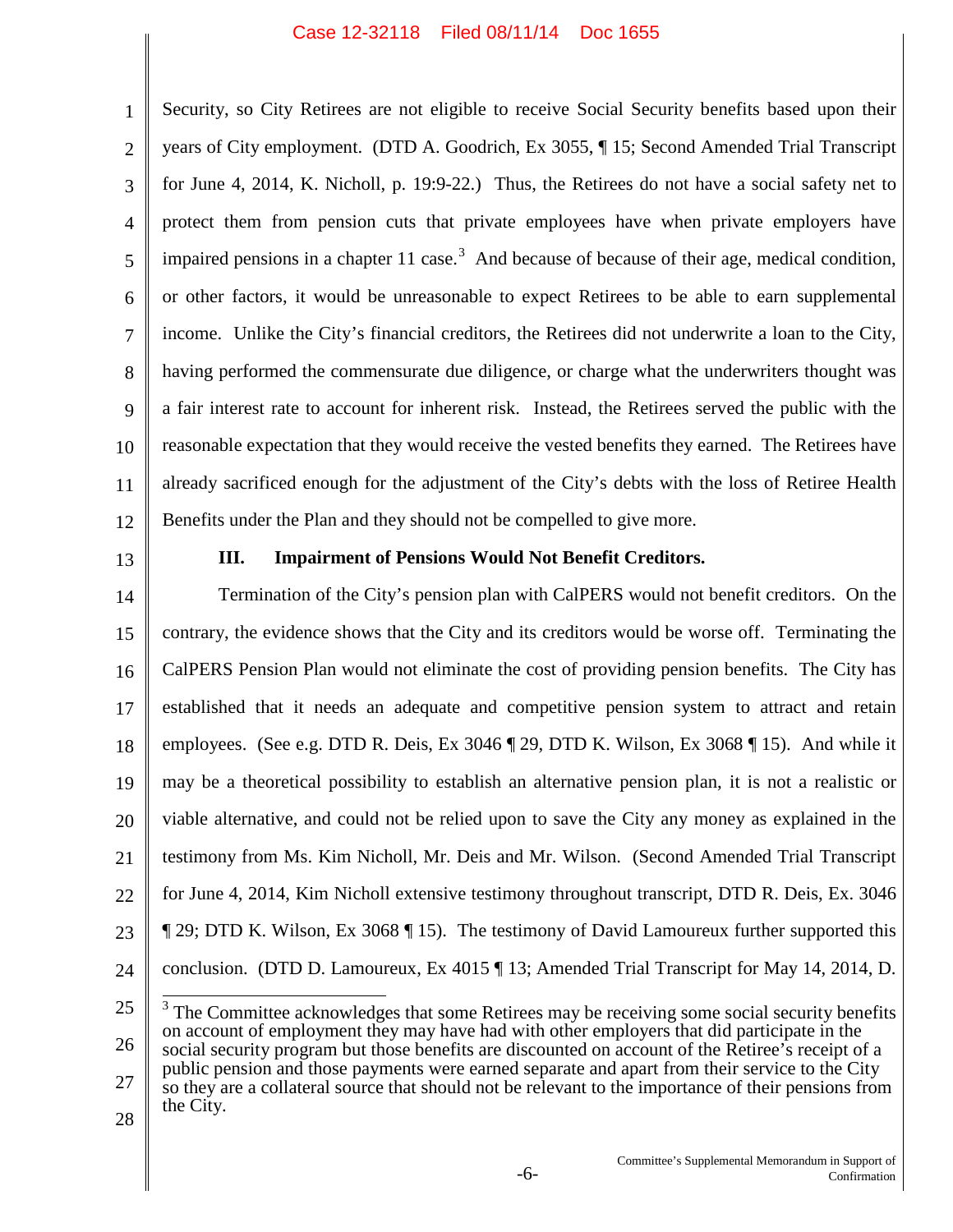1 2 3 4 5 6 Lamoureux pp. 188:17-22, 195:5-17.) Terminating the CalPERS Pension Plan would also create a financial and practical incentive for valued City employees to seek employment at other CalPERS agencies due to the Public Employees' Pension Reform Act of 2013 ("PEPRA") regulations and the loss of confidence that employees would have in the City to fulfil its commitments. (*See* Second Amended Trial Transcript for June 4, 2014, K. Nicholl, pp. 29:20- 37:1 and Ex. 3085).

7 8 9 10 11 12 13 Termination of the CalPERS Pension Plan would result in CalPERS having a potentially secured claim of an estimated \$1.6 billion based upon the testimony of Mr. Lamoureux. (DTD D. Lamoureux, Ex 4015  $\P$  41,43.) It's inconceivable that adding a \$1.6 billion claim, even if unsecured, would improve distributions to any unsecured creditors. Furthermore, as noted above, impairment of pensions would eliminate the Retirees votes and support for the Plan, it would require the City to renegotiate its collective bargaining agreements with its unions, and would put the City's compromises with other creditors at risk.

14 15 16 17 18 19 20 Taken together, the evidence demonstrates that impairment of pensions would cause the loss of valued City employees, the loss of Plan support from multiple creditor groups that have been carefully balanced through mediation, it would create a \$1.6 billion claim that would swamp all other claims, it would delay the City's emergence from bankruptcy, and all without any assurance that it would save the City any money or result in a larger payout to Franklin Fund or any other creditor. In short, it would cause harm to every interested party, including Franklin Fund itself, without any actual expected benefits.

- 21
- **IV. The Claims of CalPERS and the CalPERS Pension Plan Participants are Appropriately Separately Classified in Class 15**.

22 23 24 25 26 27 28 Even assuming arguendo that pension rights can be modified, such modification should not be required as the Plan has been accepted by Class 12. The "fair and equitable" and "unfair discrimination" standards in Section 1129(b)(1) apply to classes that have not accepted a plan. Thus, since Franklin is in Class 12 and the class has accepted the Plan, Franklin's objection should be viewed as nothing more than a challenge to the Plan's separately classifying the pension related claims by CalPERS and Retirees. The City's separate classifications are appropriate in this case, and any such objection should be denied. As explained by the Ninth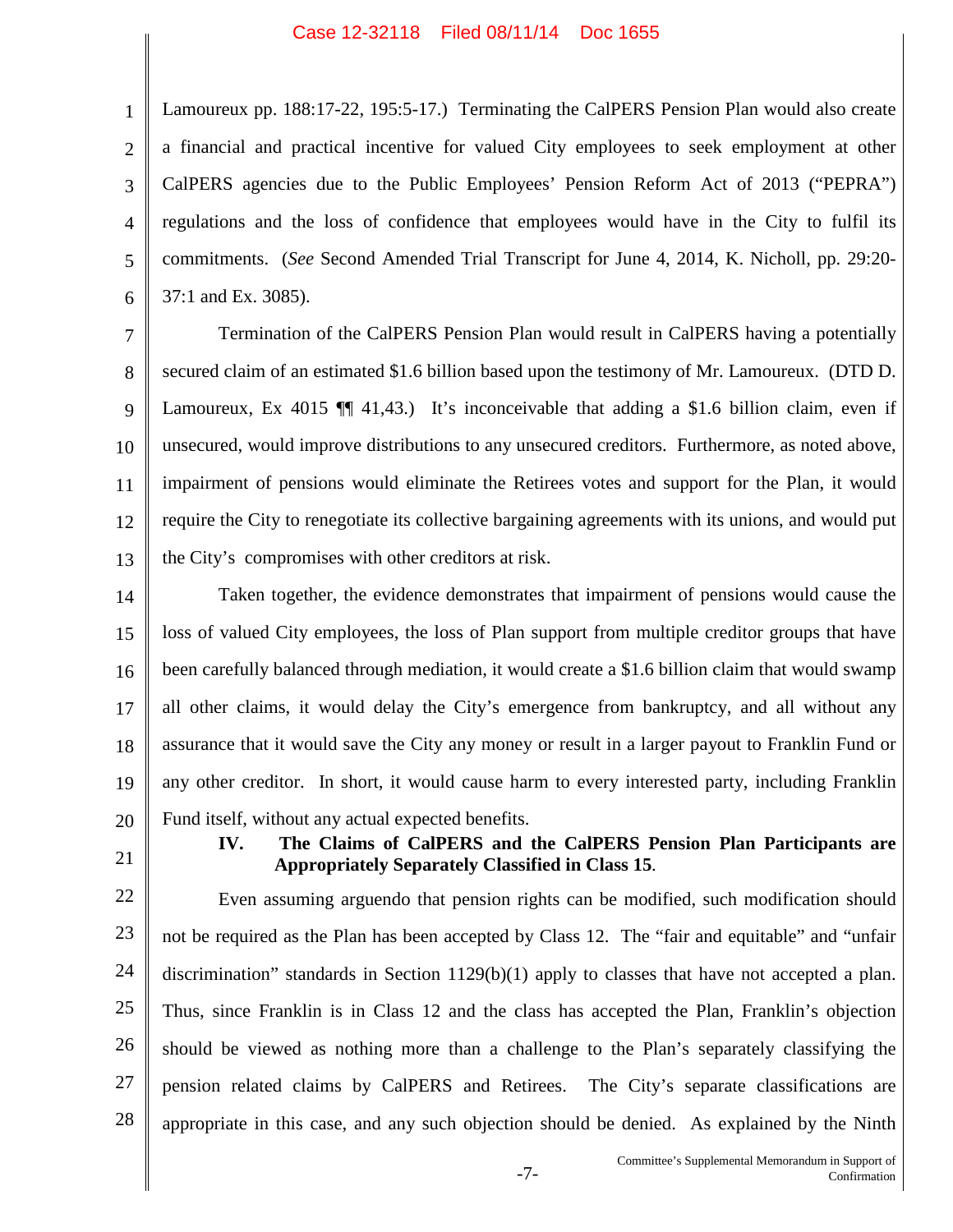1 2 3 4 5 6 7 8 9 10 11 12 13 14 15 16 17 18 19 20 21 Circuit in *In re Johnston*, 21 F.3d 323 ( $9<sup>th</sup>$  Cir. 1994), separate classification of claims is appropriate where there are reasonable nondiscriminatory reasons for the separate classification and where the legal character of the claims are not substantially similar. Here, the Retiree Health Benefit Claims and their claims related to the pensions involve separate claims with separate and distinct interests. (See DTD T. Zadroga-Haase, Ex 3071 ¶ 2). For example, a substantial amount of the City's pension obligations to its Retirees on account of their pension rights have already been funded. Moreover, unlike the City's pay-as-you-go and self-funded Retiree Health Benefits, the City's pension obligations involve substantial rights and obligations with a third party, CalPERS. These pension obligations are governed by and subject to a comprehensive statutory scheme (the California Public Employee Retirement Law, Government Code §§ 20000, et seq., the "PERL")). While the Court is correct that the Retirees and employees will bear the brunt of the economic burden with respect to impairment of pensions, and that Retirees and employees would suffer from termination of the City's pension plan as outlined above, CalPERS is more than a conduit. The Retirees are beneficiaries of the CalPERS system which operates as a trust for the benefit of Retirees to fulfill the City's promises to Retirees to provide their pensions through CalPERS. Accordingly, in addition to the Retirees' rights to enforce the City's promises to the Retirees under memorandums of understanding and other agreements, CalPERS has rights and interests under the CalPERS Pension Plan and the PERL that it would seek to enforce on its own behalf and as Trustee of the pension plan. These differences, and others, are more than sufficient to support the City's separate classification of its pension obligations to CalPERS and Retirees.

22

# **V. Pensions as Property Rights**.

23 24 25 26 27 28 The Committee agrees with the City that the question of whether pensions can be impaired need not and should not be decided in this case. The City's Plan does not propose to impair pensions. As explained above and in the City's extensive evidence submitted in support of the Plan, the City has proposed its Plan without impairment of pensions irrespective of whether or not pensions can be impaired because the City has determined in its judgment that leaving pensions unimpaired is necessary to the City's successful emergence from bankruptcy and no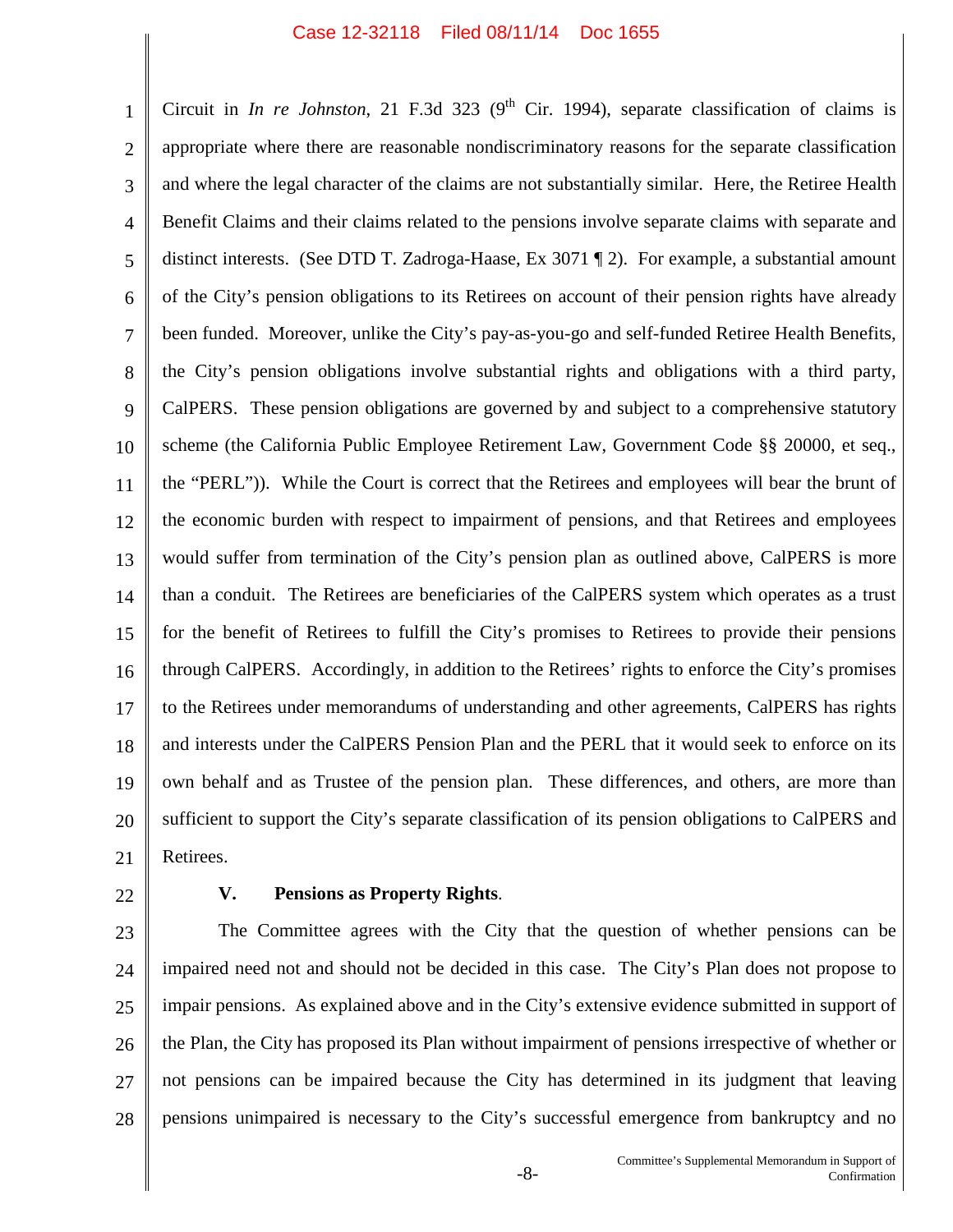1 2 3 feasible, less-costly alternative exists. Thus, the Plan should be confirmed as presented without unnecessary determinations about under what circumstances pensions could be impaired if the City were to propose a different plan.

4 5 6 7 8 9 10 11 12 13 14 15 16 17 18 19 20 21 22 23 24 25 26 The Committee further submits that because the City has not proposed to impair pensions, the Committee has not addressed the legal restrictions, prohibitions, and limitations on impairment of pensions. If the City were to propose a plan providing for impairment of pensions, the Committee reserves the right to assert all objections to such treatment, including objections based upon pensions being a property right that cannot be taken from Retirees without just compensation. For example, under California law, permanent public employees have an interest in the continuation of their employment that is a private property right that is protected by the due process clauses of the state and federal constitutions. (See *Skelly v. State Personnel Bd*., 15 Cal.3d 194, 206–208 (1975) U.S. Const.,  $5^{th}$  Amend and 14th Amend.; Cal. Const., art. I, § 7, subd. (a).) The right to compensation is part and parcel of the right to employment. This is evident from the requirements noted in *Skelly* that compensation be paid for violation of an employee's right to due process. *Id*. at 204. The Committee submits that, since a City employee's right to employment is protected by constitutional due process such that it may not be terminated, the benefits of such employment earned by the employee should also be protected as a property right. The Retirees, having already fully performed and earned their pensions, cannot have their property interests in their employment taken from them under any standard of due process and, therefore, they cannot have their pensions taken from them either. Instead, the Retirees pensions should receive at least as much protection as the lien rights asserted by other creditors, since there is no basis for elevating a secured creditor's property interest in its lien rights above the Retirees' property interests in their pensions. As noted above, the City has not proposed to impair pensions in its Plan, so the Committee reserves the right to address these issues in more depth and detail and assert the Retirees' interests in their pensions as a property right in the unlikely event the City actually seeks to impair pensions.

27

///

///

28